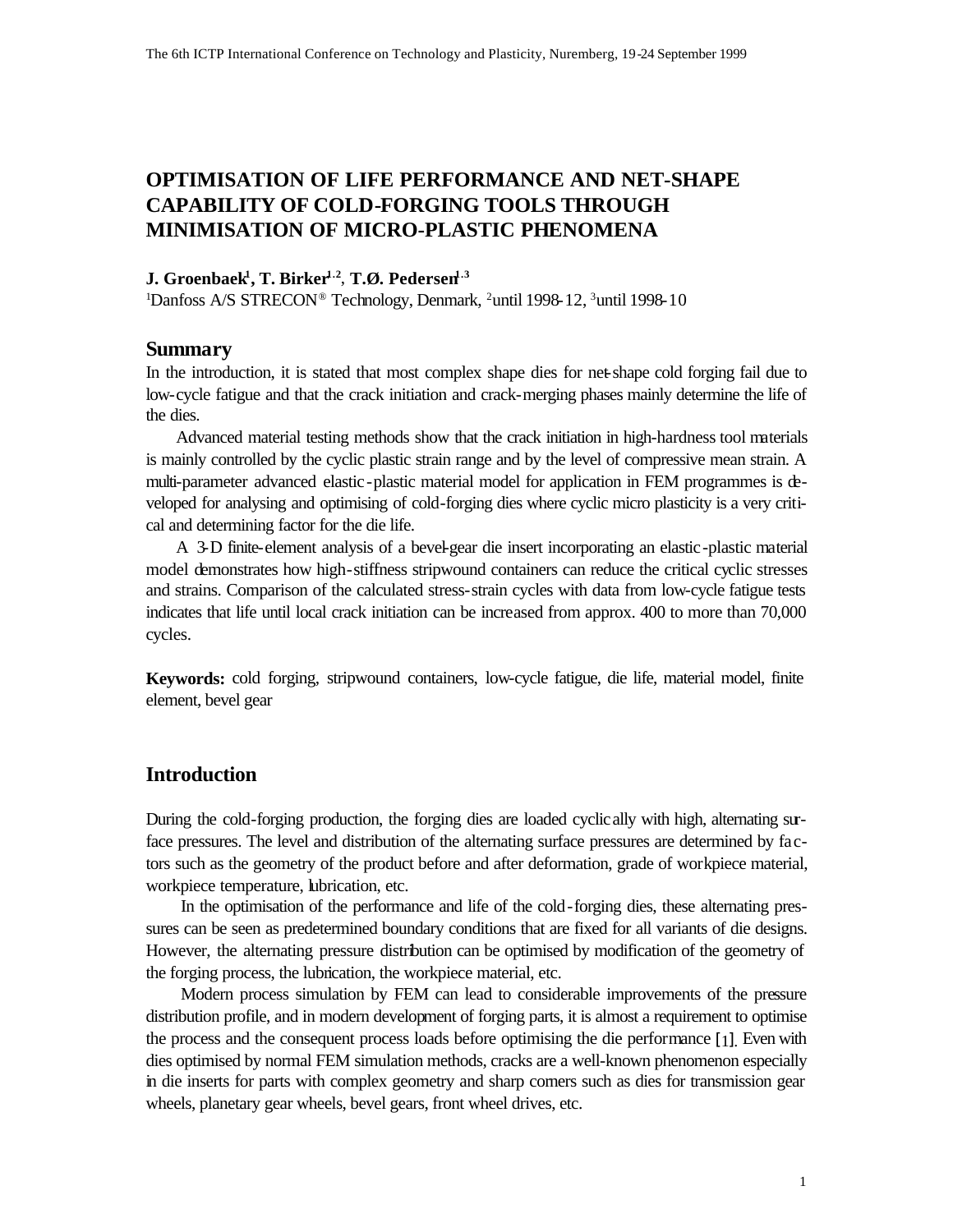In the case of complex high-precision dies for net shape parts, studies of failed dies dearly show that the dies mainly fail due to micro cracks in sharp corners caused by low-cycle fatigue [2]. These micro cracks are seldom causing a significant and critical reduction of the strength of the dies, but the micro cracks cause burrs and tool marks on the surface of the cold-forged parts which is unacceptable in the industrial production of net or near net shape parts.

In the high-volume production of net shape parts, the presence and size of burrs and tool marks at critical quality issues of the parts are monitored so that production can continue until the burrs have reached a critical size [3]. As to net shape cold forging of bevel gears, for instance, initial micro cracks and very small burrs can be detected after approx. 1000 parts, but production can continue until 10-15,000 parts where the micro cracks and burrs reach an unacceptable size. Without microscope or magnification aids, the die may still look totally perfect.

Wear is very seldom seen as a failure reason in the group of complex dies [3]. In the cases where wear phenomena are observed at lower die lives, microscopic and metallographical examination will often reveal that the wear phenomena are initialised and related to low-cycle fatigue mechanisms, for instance microscopic particles, which are torn out from the base material due to low-cycle fatigue mechanisms, acting as seeds for abrasive wear. Therefore, a systematically structured improvement of the life of complex cold-forging dies must be based on studies and understanding about low-cycle fatigue phenomena and mechanisms.

Low-cycle fatigue can be divided into four phases:

- cyclic loading of undamaged structure
- initiation of micro cracks, a<0.1 mm
- merging of micro cracks to surface defects and larger cracks, 0.1≤a≤0.5 mm
- stable crack growth phase a≥0.5 mm

Most complex cold-forging dies will be taken out of service and registered as failed during the third phase where micro cracks merge to larger surface defects of the die, and burrs become visible, but where the crack growth rate still is extremely low.

Production may continue into the stable crack-growth phase, but a crack growth to final fracture is undesirable as fracture fragments may cause very costly sequential damages on subsequent dies. Therefore, studies of low-cycle fatigue phenomena in relation to cold -forging dies shall mainly focus on the crack initiation and merging phases rather than on the crack-growth phase, and consequently, a considerable part of a strategy for improvement of the life of complex and high-pressure loaded cold-forging dies must focus on various aspects and activities that can extend the crack initiation and crack-merging phases of the low-cycle fatigue failure mode.

During the 1990s, STRECON® Technology of Danfoss A/S has initiated and completed a series of projects [4-11] in collaboration with institutions such as the Technical University of Denmark and Risoe National Laboratories with the purpose of optimising the life and deformation conditions of cold-forging dies consisting of high-quality die inserts of tool steel or cemented carbide and STRECON® prestressed containers through combination of

- advanced material testing methods
- complex material models
- advanced FEM analysis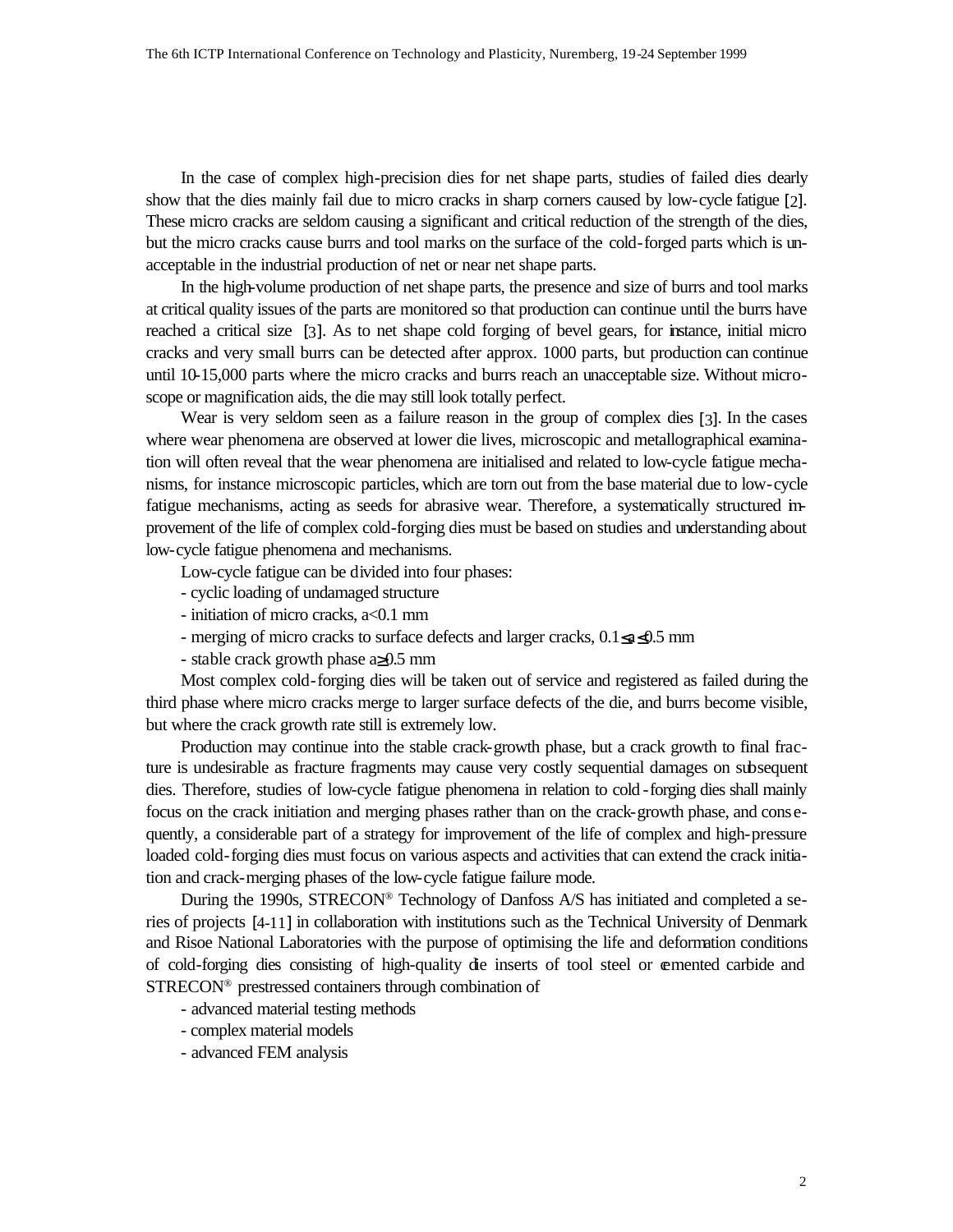# **Advanced material testing methods**

The testing of low-cycle fatigue properties of ductile low-hardness steels has a long tradition [12] whereas the amount of tests of high-hardness materials such as tool materials has been very limited due to the lack of testing equipment with high-speed, high-accuracy strain control systems and to unsatisfactory performance of the experimental set-up and procedures.

In a number of Danish projects [4-7], the necessary experimental procedures have been developed so that test samples of high-hardness tool steels and brittle cemented carbides can be tested in an almost standardised way. Thus, resulting data such as static stress-strain curves, cyclic strain versus fatigue life curves, crack-growth rate and fracture-mechanical data can be established.

In this context, the cyclic compression-tension tests with various compressive mean strains have revealed the most interesting results. For the actual materials, the number of cycles to fracture is extremely dependant on the amount of plastic deformation. If, for instance, a test specimen of tool steel is cycled between  $+\sigma_{0,2}$  and  $-\sigma_{0,2}$  giving a cyclic plastic strain range of about  $\Delta \varepsilon_p$ ∼0.4%, the number of cycles to failure will not exceed a few hundred cycles.



A target of a cyclic life until crack initiation above one thousand cy-

Fig. 1 Cyclic incremental step test of tool steel - Calmax

cles requires a limitation of the plastic strain range approx. to  $\Delta \varepsilon_p \leq 0.05\%$ . Only negligible cyclic plastic strain ranges such as  $\Delta \varepsilon_p < 0.01\%$  are found to lead to fatigue lives above 10<sup>4</sup>.

It can be concluded that the crack initiation in tool materials is strongly related to the amount of cyclically plastic deformation and that even cyclic plastification on a micro-scale level will lead to crack initiation and fracture at a low number of cycles.

Another important finding of the performed tests is an unexpectedly strong dependency of the level of compressive mean strain on the number of cycles to failure.

For the high-speed steel M2, for instance, with a strain range of  $\Delta \epsilon = 2 \times 0.75\%$  equal to a total stress range of approx.  $\Delta \sigma = 3000 \text{ N/mm}^2$ , the number of cycles to failure will be N $\approx 200$  at a mean strain of  $\varepsilon_m$ =-0.3%. A shift in mean strain to  $\varepsilon_m$  =-0.5% and  $\varepsilon_m$  =-0.7% results in an increase in the number of cycles to failure of  $N_f \approx 2000$  and 20,000 cycles, respectively.

These results that are typical for most of the tested tool materials show that a 0.2% shift in mean strain results in a change of the number of cycles to failure by an order of magnitude. It can be concluded that a shift in the compressive mean strain will lead to dramatic changes in cyclic life and that a numerically higher compressive mean strain is very beneficial for postponing the crack initiation.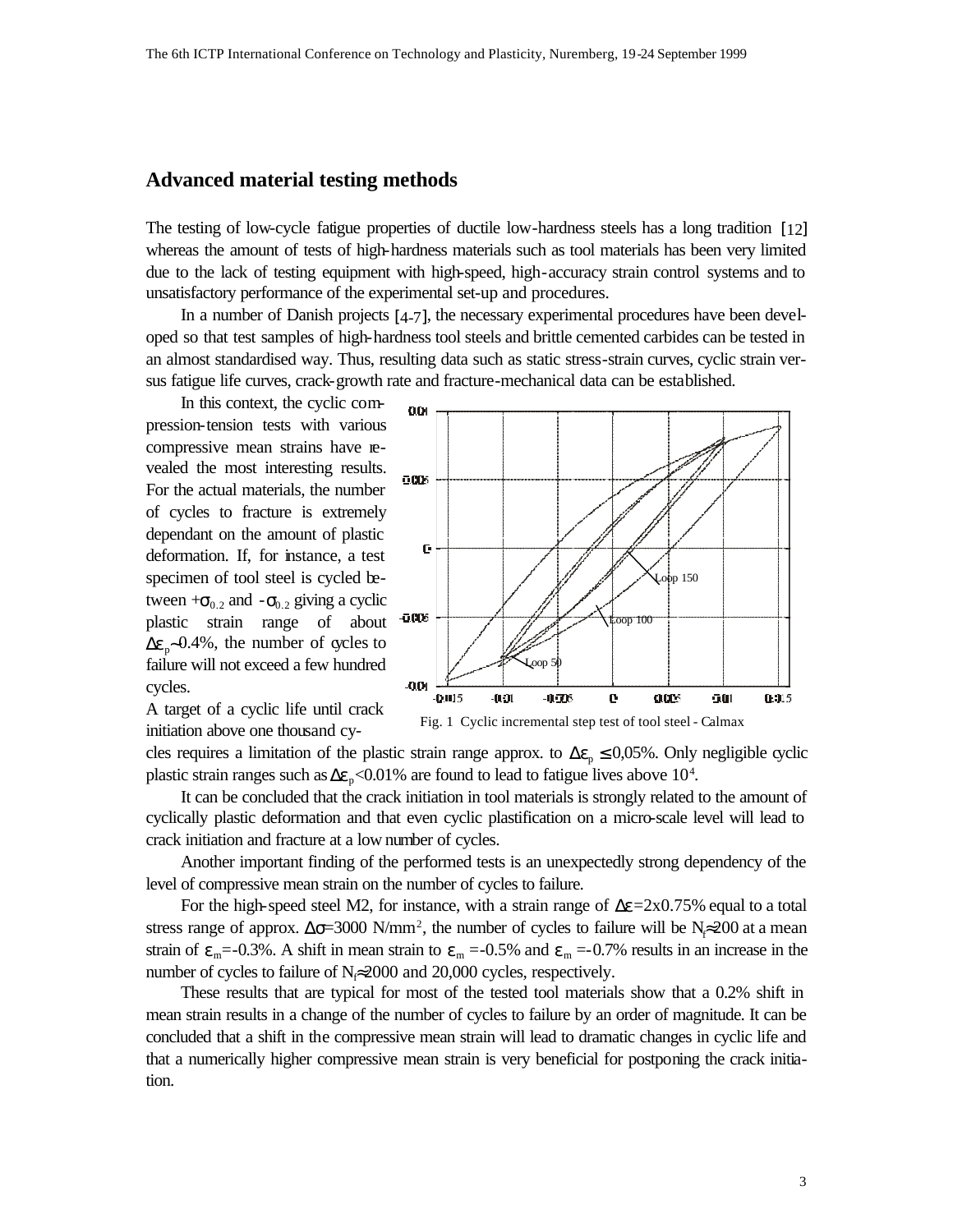# **Complex material models**

The results of the experimental low-cycle fatigue tests show that crack initiation and fatigue life is strongly related to the elastic-plastic material behaviour close to the yield point.

For analysing and optimising structures such as cold forging dies where stresses and strains are cycling with peak values exactly in these critical areas, a new material model capable of describing the elastic-plastic behaviour under cyclic loading has been developed [8-11,13]

The model is capable of describing phenomena as cyclic hardening and softening, mean stress relaxation, ratchetting and damage development and combines non-linear isotropic and kinematic hardening with continuum damage mechanics. In the full version of the model, twenty-two parameters are used to describe the various phenomena, but a reduced number can, for instance, be used in cases where only one load cycle is analysed. The parameters for a specific material with a given hardness have to be determined in uni-axial static, incremental and cyclic fatigue tests. Due to the number of parameters, it is a very comprehensive work to obtain a satisfactory material database for the large number of materials used in cold-forging tools.

The material model was originally incorporated in a separate FEM programme and has later been implemented in the general-purpose programmes ANSYS and MARC as user-programmable subroutines to analyse real production applications such as cold-forging dies. Figs. 2 and 3 show an analysis of the cyclic stresses and strains in the transition radius of a forward-extrusion die during the first 50 load cycles. The circumferential stress shows a very limited cyclic plasticity whereas the stress parallel to the surface denoted the tangential stress in the figure is strongly deformed plastically during the first load cycle and also has a high cyclic plasticity during every subsequent load cycle. This explains the well-known phenomenon of a very low number of cycles to crack initiation for dies with small transition radii. An increase of the corner radius will decrease the cyclic plasticity and increase life to crack initiation.





#### Fig. 2 FEM structure of forward extrusion die

Fig. 3 Cyclic stresses and strains in the transition radius of a forward-extrusion die. Transition radius R=1 mm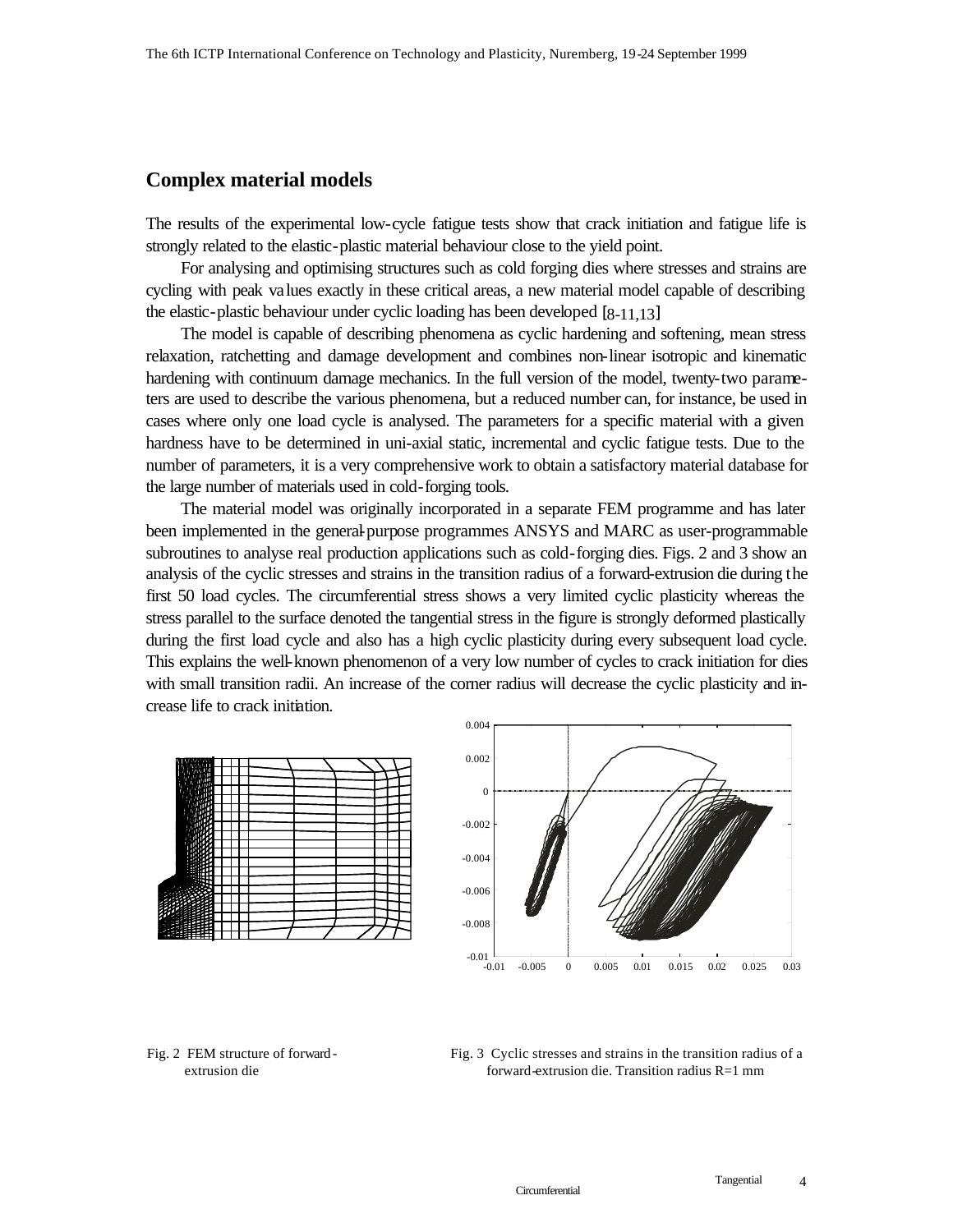# **Advanced FEM analysis of cold-forging dies**

In the introduction, it was stated that by optimisation of the life of complex cold-forging dies, a main focus must be put on the crack-initiation phase as it determines the main part of the die life.

Furthermore, it has been concluded that the number of cycles to crack initiation and fracture is mainly determined by the amount of cyclic plastic strain and also by the compressive mean strain and that the amount of cyclic plastic strain is a very critical determining factor for die life even if the plastic strains only are on the micro scale.

The determination of critical parameters as cyclic plasticity on a micro-scale level, mean strain level and stress and strain level ranges requires FEM programmes with advanced elastic-plastic material models like the earlier described model or advanced use of the built-in models in commercial programmes.

By analysis and optimisation of cold-forging dies using FEM programmes with advanced features, the influence of the applied prestressing, the stiffness of the prestressing system, and the die geometry on resulting parameters as stresses, strains, micro plasticity, and deformation in critical regions of the dies can be analysed.

As illustrated in several publications [7-8, 13-16], the application of stripwound containers can reduce the large deformations and critical stresses in the critical small-corner radii of complex coldforging dies.

# **Analysis of cold-forging tool for manufacture of bevel gear**

This illustrative example taken from advanced net-shape cold forging of bevel gears is used to demonstrate the combined application of stripwound containers and the previously described methods for the optimisation of complex dies. The example deals with a 3-D analysis of a cold-forging die insert for industrial mass production of bevel-gears used for differentials in automobiles. Three different tools are analysed. In the first analysis, the die insert is mounted in a conventional double stress ring. The second and third analyses are both made with die inserts mounted in strip-wound containers. In the second analysis, the container has a winding-core of hardened tool steel, whereas in the

third analysis, a winding-core of tungsten carbide is used. The tungsten carbide has a Young's modulus of 500 to 580 GPa, and thus the total stiffness of the container is increased and is higher than 400 GPa. The high stiffness of the container reduces the strains and stresses in the die insert during the cold-forging process. Thus, cold-forged parts with complex geometries and sharp corners, such as bevel gears, can be produced in high



and profitable volumes. Another advan- Fig. 4 Bevel gear and section of  $STRECON^{\circ}E^{+}$  prestressed container with die insert for production of bevel gears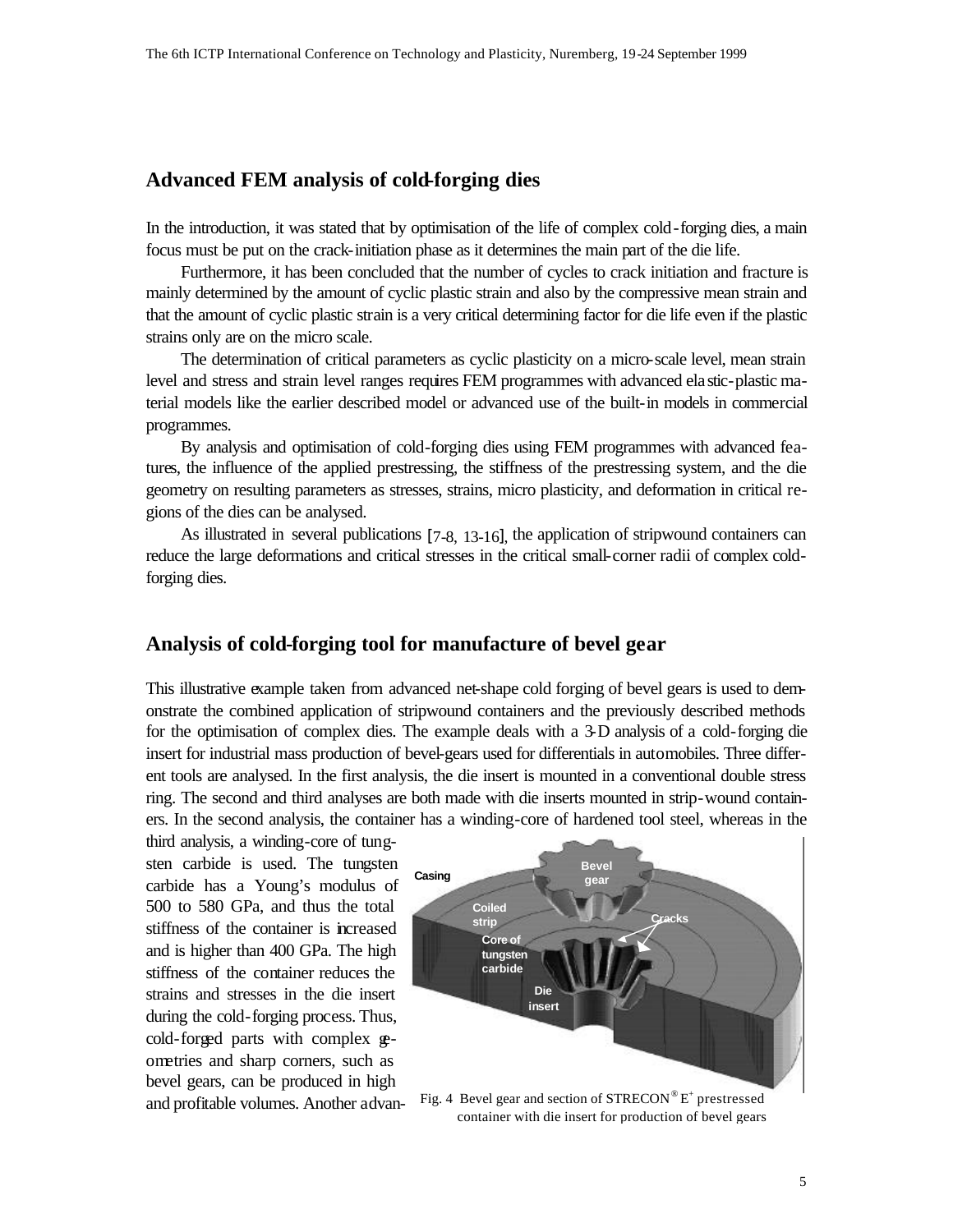tage of the high stiffness strip-wound container are the reduced deflections in the die insert during the cold-forging process. This leads to an improved accuracy of the cold-forged part which is very important as bevel gears are often produced as net shape parts, i.e. parts where the surfaces are not machined after the cold-forging. In the following, the analysed tools will be denoted conventional,  $STRECON^{\circledast}$  and  $STRECON^{\circledast}$  E<sup>+</sup> tools.

The geometry of the bevel gear and a section of the  $STRECON^{\circledcirc}$   $E^+$  tool is shown in Fig. 4. As illustrated, cracks are initiated due to fatigue in the corners of the die insert leading to unwanted burrs on the cold -forged bevel gears, and finally, to rejection of the die inserts when the burrs become too large, or to a total failure of the die insert. In order to increase the life of the die insert, it is essential to reduce or even eliminate tensile stress concentrations in the critical corners of the die insert. Furthermore, is it important to reduce the amount of plastic work per load cycle. As shown previously, the plastic work is depended on the stress and strain range, i.e. the difference between the loaded and prestressed conditions. Thus, a reduction of both the tensile stresses and the stress range will lead to an improved die life.

Due to the complex geometry of the bevel gear, it is necessary to make a three-dimensional analysis of the tool. The finite-element model of the  $STRECON^{\circledcirc}$  E<sup>+</sup> tool is shown in Fig. 5. As the bevel gear has teen teeth, due to symmetry, it is only necessary to analyse 1/20 of the tool. The model consists of five regions with different material properties.

As mentioned previously, an elastic-plastic material behaviour is assumed in the analyses. As the strip -wound container to a great extend behaves linear-elastically in these analyses, only the die insert is considered elastic-plastic. The three different designs are analysed in three load cases:

Load case 1: Prestressing of the die insert, i.e. assembled condition. The radial interference between the die insert and the double stress ring used in the conventional tool is the highest possible of 0.7%. The radial interferences in the STRECON® and STRECON® E<sup>+</sup> tools are 1.0% and 0.7%, respectively. However, the actual interference of the  $STRECON^{\circledast} E^{+}$  tool is much higher due to the high stiffness of the container, so that the interference of 0.7% corresponds to an interference of more than 1.0% for a conventional double stress ring.

Load case 2: Prestressing + loading with internal process load. The pressure distribution is according to the investigation in [12].

Load case 3: Unloading, i.e. removal of internal process load.

The tangential prestress distributions in the die insert for the three different designs are as follows: For the conventionally assembled die insert, the maximum value amounts to -2000 MPa along the critical edge. With the die insert material used, the degree of prestress is not optimal as the material behaves almost linear-elastic at this value. In comparison, an optimum tangential Fig. 5 Finite element model of the STRECON® E<sup>+</sup>



 tool. Due to symmetry, it is only necessary to analyse 1/20 of the model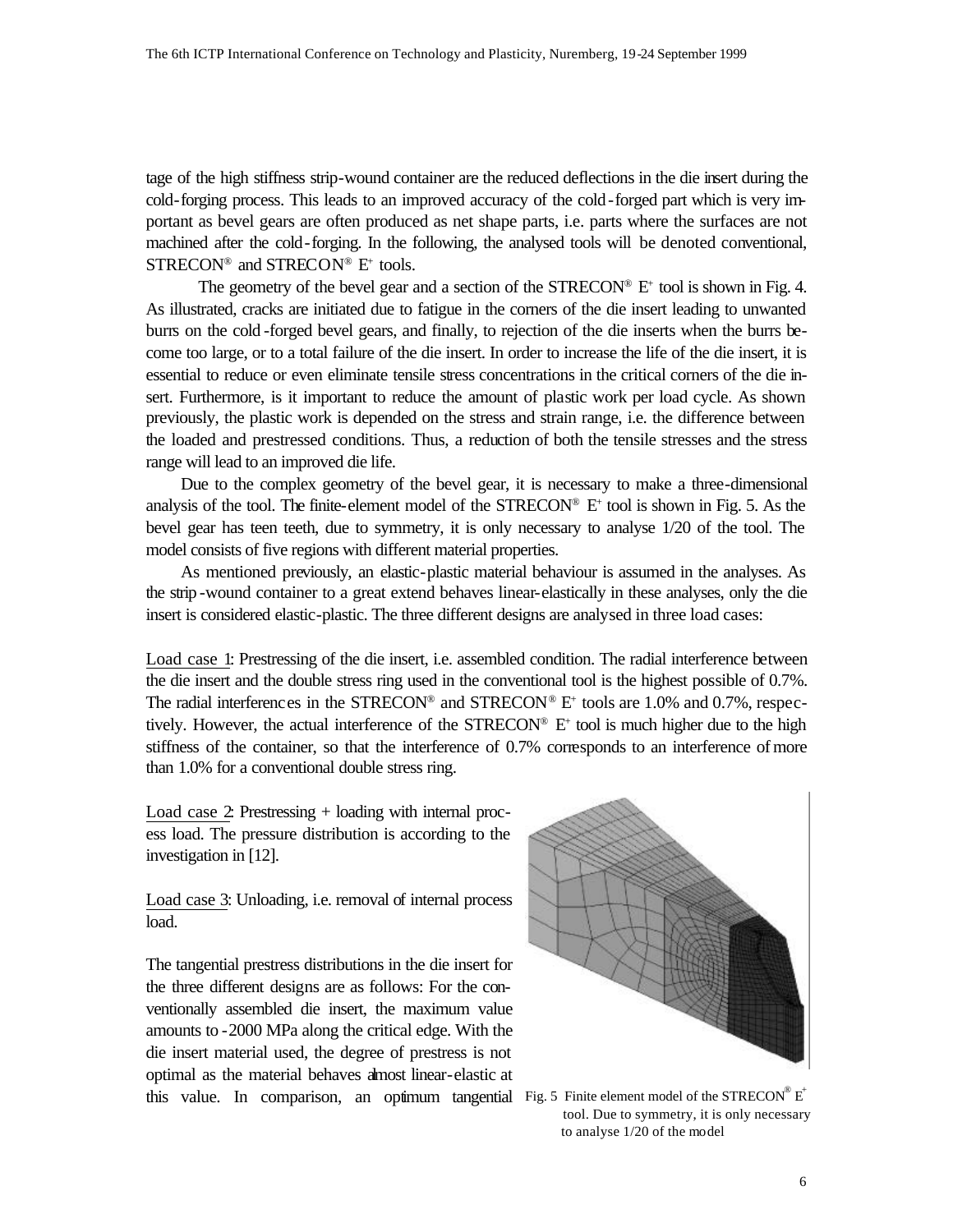prestress distribution of -2800 MPa is obtained along the critical edge by mounting the die insert in the STRECON<sup>®</sup> and STRECON<sup>®</sup> E<sup>+</sup> containers. If nothing else changes in the tools, a 800 MPa higher value in prestressed condition will result in a similar reduction of the critical tensile stresses in operational condition.



Fig. 6 Tangential operational stress distribution in die insert for (a) conventional tool, (b) STRECON® tool and (c)  $STRECON^{\circledast}$  E<sup>+</sup> tool

Fig. 6 illustrates the tangential operational stress distributions (load case 2) in the die inserts for each of the three designs. The maximum tangential tensile stress in the conventional tool is 1500 MPa which is a very critical value near the tensile strength of the applied tool steel. For the  $STRECON^{\circledcirc}$ tool, the maximum tangential stress has been reduced to 680 MPa, and furthermore, the region subjected to tensile stresses is significantly reduced. In the STRECON® E<sup>+</sup> tool, the region subjected to tangential tensile stresses has been completely removed as the maximum tangential stress amounts to 0 MPa. The removal of the tensile stresses in the  $STRECON^{\circ}E^{+}$  tool is mainly due to the high stiffness of the container which reduces the tangential stress range. The tangential stress range is identical for the conventional and STRECON® tools, as both tools only consist of steel materials with maximum values amounting to 3500 MPa. This value is reduced by 20% to 2800 MPa for the STRE- $CON^{\circ}$   $E^{+}$  tool, mainly due to the increased stiffness of the container.

The tangential stress-strain relations along the critical edge in the first load cycle for all three designs are illustrated in Fig. 7. The curves clearly illustrate the fracture-mechanical advantages of the  $STRECON<sup>®</sup>$  tool and especially of the  $STRECON<sup>®</sup> E<sup>+</sup>$  tool. These stress-strain curves were used to predict the die life of the three analysed designs by means of cyclic fatigue tests. The test specimens were loaded uni-axially in cyclic strain control according to the hysteresis loops in Fig. 7 until fracture. For a detailed description of the test, please refer to [6].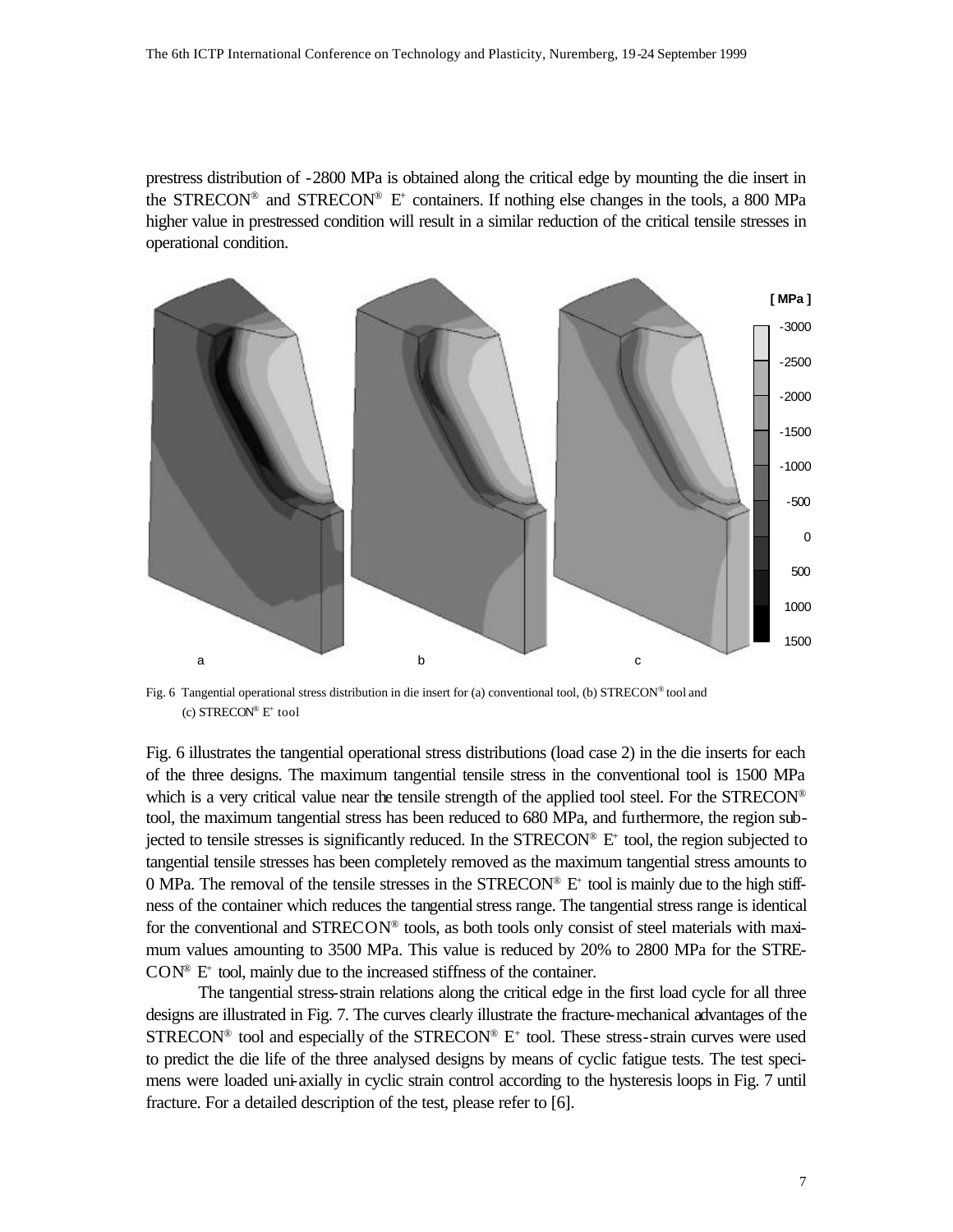

Fig.7 Stress-strain relation along the critical edge in (a) conventional tool, (b) STRECON® tool and (c) STRECON® E<sup>+</sup> tool

The test specimen loaded according to the stress-strain condition in the conventional tool showed a considerable cyclic plastic strain range  $\Delta \varepsilon_p \approx 0.15\%$  and failed after 440 cycles. It shall be mentioned that the stress-strain condition in the test specimen cannot be compared directly with the stress-strain condition in the die insert. Firstly, the stress condition in the test specimen is uni-axial whereas the stress condition in the die insert is a complex tri-axial stress condition. Secondly, the axial stress in the test specimen is a global stress as the stress value is constant over the entire cross section whereas the stresses in the die insert are local and also affected by stresses in other directions than the tangential direction. The test specimen loaded according to the stress-strain condition in the STRECON® tool failed after 4700 cycles which is an improvement by a factor 10 compared with the conventional tool. The test specimen loaded according to the stress-strain condition of the STRECON® E<sup>+</sup> tool showed a strongly reduced cyclic plasticity and had not failed after 70,000 cycles where the test was stopped. This is an improvement in life of more than a factor 160 in comparison to the conventional tool. The die lives found in the cyclic fatigue tests can probably not be transferred directly to real-life bevel-gear die inserts, but still, the relative difference in the number of cycles to failure fully justifies the advantage of using STRECON® containers and especially the STRE- $CON^{\circ}$  E<sup>+</sup> containers for production of bevel gears.

The results from the finite-element analyses and die life predictions from the low-cycle fatigue tests were presented to a customer producing net shape cold-forged bevel gears in order to convince about the advantage of using STRECON® prestressed containers. The three investigated bevel-gear designs were tested by the customer in mass production. In the conventional die, micro cracks occurred in the critical corners after only 500 to 1,000 parts. The burrs on the forged parts originating from merged micro cracks led to a production stop after 3,500 to 10,000 parts with an average of  $7,000$  parts. In the STRECON® assembled die, micro cracks were observed after 10,000 to 12,000 parts, but it was possible to produce parts with an acceptable burr size until a total die life of 15,000 to 20,000 parts. The die life for the STRECON®  $E^+$  assembled die was significantly increased compared to the two other designs. Based on the results from the low-cycle fatigue tests, this was also expected. In this design, the micro cracks occurred in the critical corners after 74,000 to 77,000 produced parts, and an average die life of 80,000 parts was obtained. Additionally, the variation in die life was reduced which means that it is easier to predict a production stop. In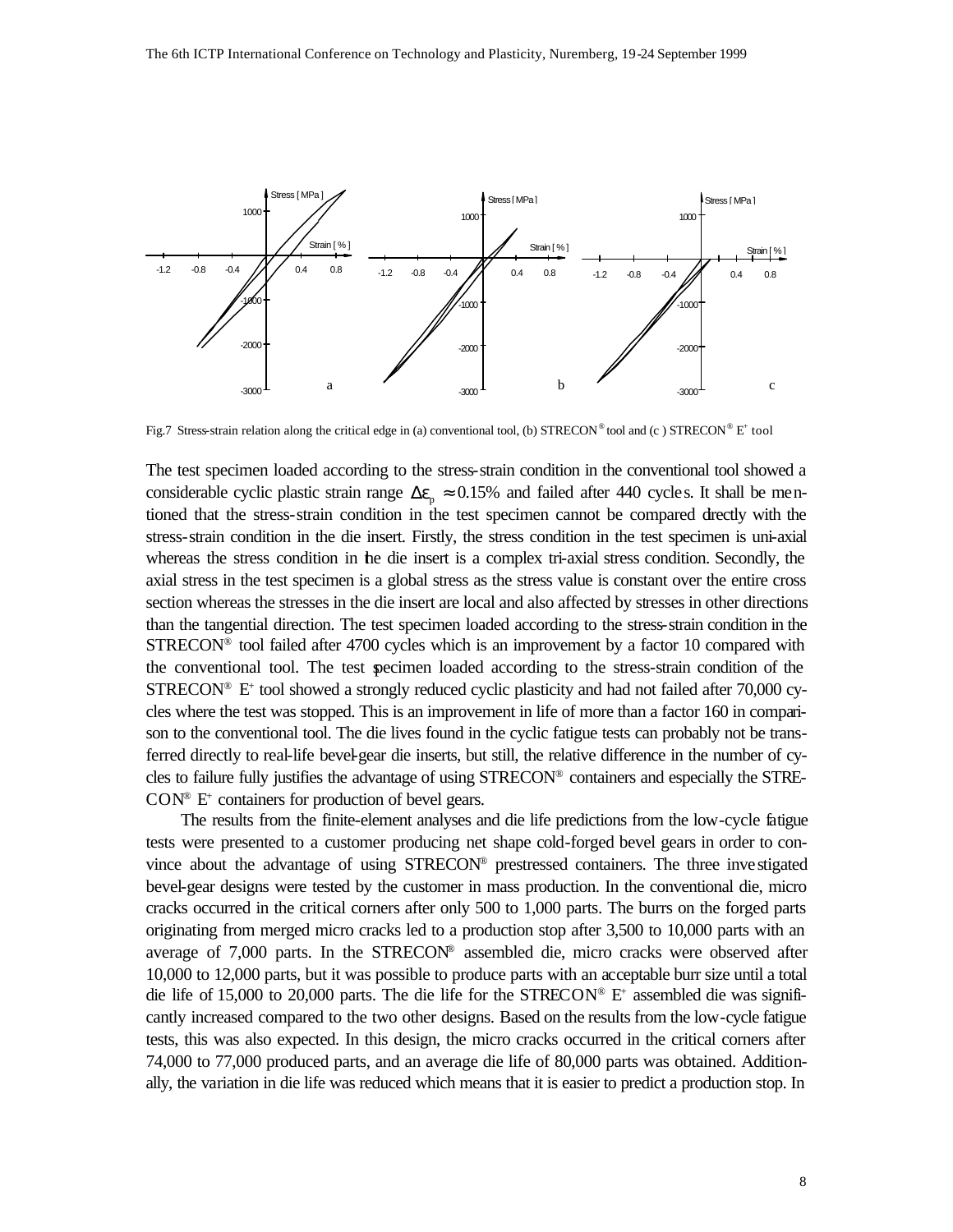respect to part quality, the long life to initiation of micro cracks results in a high percentage of burrfree components.

By a 7 digit annual production value, the use of the  $STRECON^{\circledast}E^{+}$  container has led to a significant reduction of the tooling costs per part. For the conventional design, the tooling cost per part was US\$ 0.37 which was halved to US\$ 0.15 by use of the STRECON® design. The cost was further reduced to US\$ 0.034 with the STRECON®  $E^+$  design which is a saving of 90% compared with the conventional tool for bevel-gear production.

# **Conclusion**

Investigations of failed industrial cold-forging dies show that complex high-precision dies for netshape cold forging fail due to low-cycle fatigue phenomena in the sharp corners.

The crack initiation and crack-merging phases of low-cycle fatigue mainly determine the life of this group of dies. Wear is seldom a significant problem.

Advanced material-testing methods developed for low-cycle fatigue testing of high-hardness tool materials show that crack initiation in tool materials is mainly controlled by the amount of cyclic plastic strain, even if this is on a micro scale, and by the level of compressive mean strain.

A newly developed multi-parameter advanced elastic-plastic material model for application in FEM programmes makes it possible to analyse and optimise complex cold-forging dies where micro plasticity is a very critical and determining factor for the de life.

A 3-D elastic-plastic finite-element analysis of bevel-gear die inserts mounted in conventional stress rings as well as in two types of stripwound containers show that especially the properties of the high-stiffness stripwound container can influence the cyclic stress-strain situation in the critical corners of the die so that the critical parameter of plastic strain range can be reduced by 75%.

Industrial production tests of bevel-gear dies mounted in the three types of prestressing systems demonstrate that the average life for the bevel-gear die inserts can be increased from 7000 parts for a conventional die to 17,500 parts for a die insert mounted in a normal stripwound container and finally up to more than 75,000 parts for a die insert mounted in a high-stiffness stripwound container.

By the shift from conventional prestressing systems to a high-stiffness stripwound container system, the tooling cost per part is reduced by 90%.

### **References**

- [1] Kim, H.; Tetsuji, Y.; Yamanaka, M.: FE Simulation as a must tool in cold/warm forging process and tool design, Proceedings of the 4th Int. Precision Forging Conference, Oct. 12-14, 1998, Columbus, Ohio, USA
- [2] Hänsel, M.: Beitrag zur Simulation der Oberflächenermüdung von Umformwerkzeugen, Doctoral thesis, Springer-Verlag, 1993
- [3] Meidert, M.; Hänsel, M.: Net Shape Cold Forging to Close Tolerances under QS-9000 Aspects, Proceedings of the 4th Int. Precision Forging Conference, Oct. 12-14, 1998, Columbus, Ohio, USA